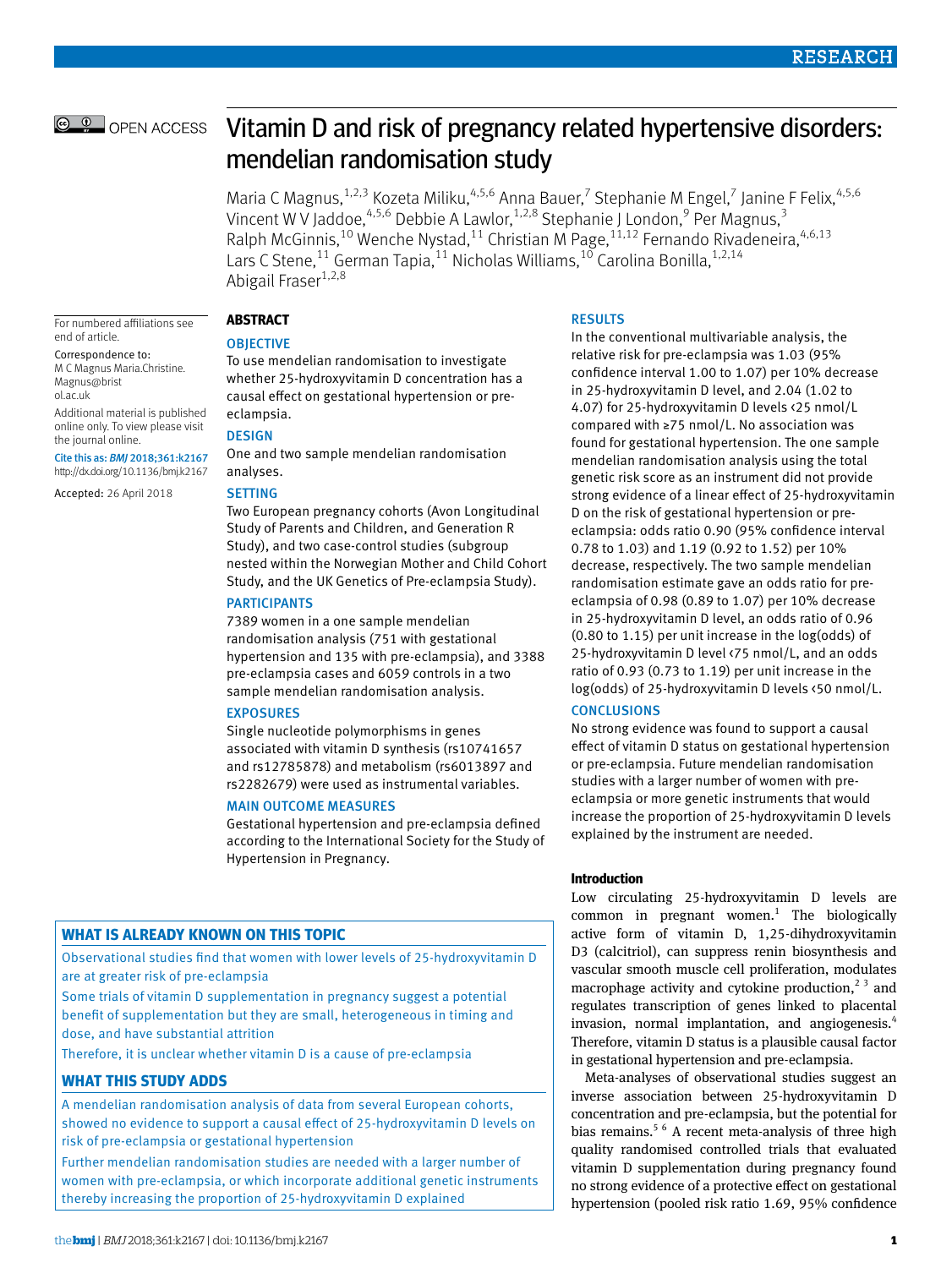interval 0.73 to 3.92) or pre-eclampsia (1.09, 0.43 to  $2.76$ ).<sup>7</sup>

Triangulating findings from studies that use different designs and analytical approaches increases confidence in findings.<sup>8</sup> Mendelian randomisation analysis uses genetic variants as instrumental variables to examine whether an association is causal because the allocation of genes at conception is random at the population level and therefore independent of confounding factors. $9^{10}$  This approach examines the association of genetically determined levels of the exposure in relation to the outcomes of interest. A one sample mendelian randomisation analysis requires information on the genetic variants, exposure, and outcome from the same individual. A two sample mendelian randomisation analysis uses estimates of the association between the genetic variants and the exposure from one sample and the association between the genetic variants and the outcome from a second sample. One sample mendelian randomisation provides researchers with greater control of the analysis—for example, they can determine how to analyse the exposure (as a continuum, or in categories) and examine the association between the genetic instruments and measured confounders. Two sample mendelian randomisation takes advantage of published summary estimates from large scale genome wide association studies, which often results in greater statistical power. Genome wide association studies show robust associations of genetic variants located in genes that act in the pathway for vitamin D synthesis (*CYP2R1* and *DHCR7*/*NADSYN1*) and metabolism (eg, *CYP24A1* and *GC*) with 25-hydroxyvitamin D level.<sup>1112</sup> If the alleles associated with lower 25-hydroxyvitamin D concentrations are also associated with a greater risk of gestational hypertension or pre-eclampsia, this points towards a causal effect of lower 25-hydroxyvitamin D levels.

We investigated the causal effect of 25-hydroxyvitamin D level on pregnancy related hypertensive disorders using genetic variants that are associated with 25-hydroxyvitamin D levels as instrumental variables in a mendelian randomisation analysis.

#### **Methods**

## Study population for multivariable regression and one sample mendelian randomisation analyses

Information on genetic variants, antenatal 25-hydroxyvitamin D levels, gestational hypertension, and pre-eclampsia were available in the Avon Longitudinal Study of Parents and Children  $(ALSPAC)^{13}$ <sup>14</sup> and the Generation R Study<sup>15</sup> (see the online supplementary material for more details). Written informed consent was obtained from all participants. We excluded women with multiple births, of non-European ethnicity, and with hypertension before pregnancy. Women of non-European ethnicity included those who were not of European ancestry based on self reported information or principal component analysis of their genome. A total of 4066 women from ALSPAC and 3323 women

from Generation R were available for analysis (eFigs 1 and 2).

#### Measurement of antenatal 25-hydroxyvitamin D levels

Antenatal 25-hydroxyvitamin D levels were measured in serum (ALSPAC) or plasma (Generation R) using liquid chromatography-tandem mass spectrometry. 25-hydroxyvitamin D levels were natural log transformed and standardised according to calendar time of blood sampling by adding to the population mean each person's residual from a linear regression model, including the sine cosine function of calendar time of blood sampling as predictors. Additional information about the adjustment for season is available in the online supplementary material. For the conventional multivariable analysis, we evaluated 25-hydroxyvitamin D levels continuously (by 10% decrease) and also categorised according to level based on recommendations of the Endocrine Society: less than 25 nmol/L, 25-49.9 nmol/L, 50-74.9 nmol/L, and 75 nmol/L or higher.<sup>16</sup> We did not have adequate power to test non-linear associations in the one sample mendelian randomisation analysis as there were only 751 women with gestational hypertension (592 in ALSPAC and 159 in Generation R) and 135 women with pre-eclampsia (77 in ALSPAC and 58 in Generation R) across the two cohorts.

## Study population for the two sample mendelian randomisation analysis

We also conducted a two sample mendelian randomisation analysis of pre-eclampsia using estimates of the associations between the genetic instruments and 25-hydroxyvitamin D l levels, and the associations between the genetic instruments and preeclampsia from two independent samples. We used published estimates of the associations between the genetic instruments and 25-hydroxyvitamin D levels from 21 European cohorts  $(n=42024).$ <sup>17</sup> Estimates of the association between the genetic variants and pre-eclampsia were available from two case-control studies: a subgroup of individuals from a validation study of pre-eclampsia nested within the Norwegian Mother and Child Cohort Study  $(MoBa)^{18}$  (1513 preeclampsia cases and 971 healthy controls) and the UK Genetics of Pre-eclampsia study  $(GOPEC)^{19}$  (1875 pre-eclampsia cases and 5088 healthy controls). Additional information is available in the online supplementary material.

## Genetic instruments for the one and two sample mendelian randomisation analyses

Our theoretical framework is shown in eFig 3. Genetic instruments were four single nucleotide polymorphisms (SNPs) in genes associated with vitamin D synthesis (*CYP2R1*/rs10741657 and *DHCR7*/rs12785878) and metabolism (*CYP24A1*/ rs6013897 and *GC*/rs2282679), which have been confirmed to be associated with 25-hydroxyvitamin D levels. $^{11}$  <sup>12</sup> Information about the genotyping and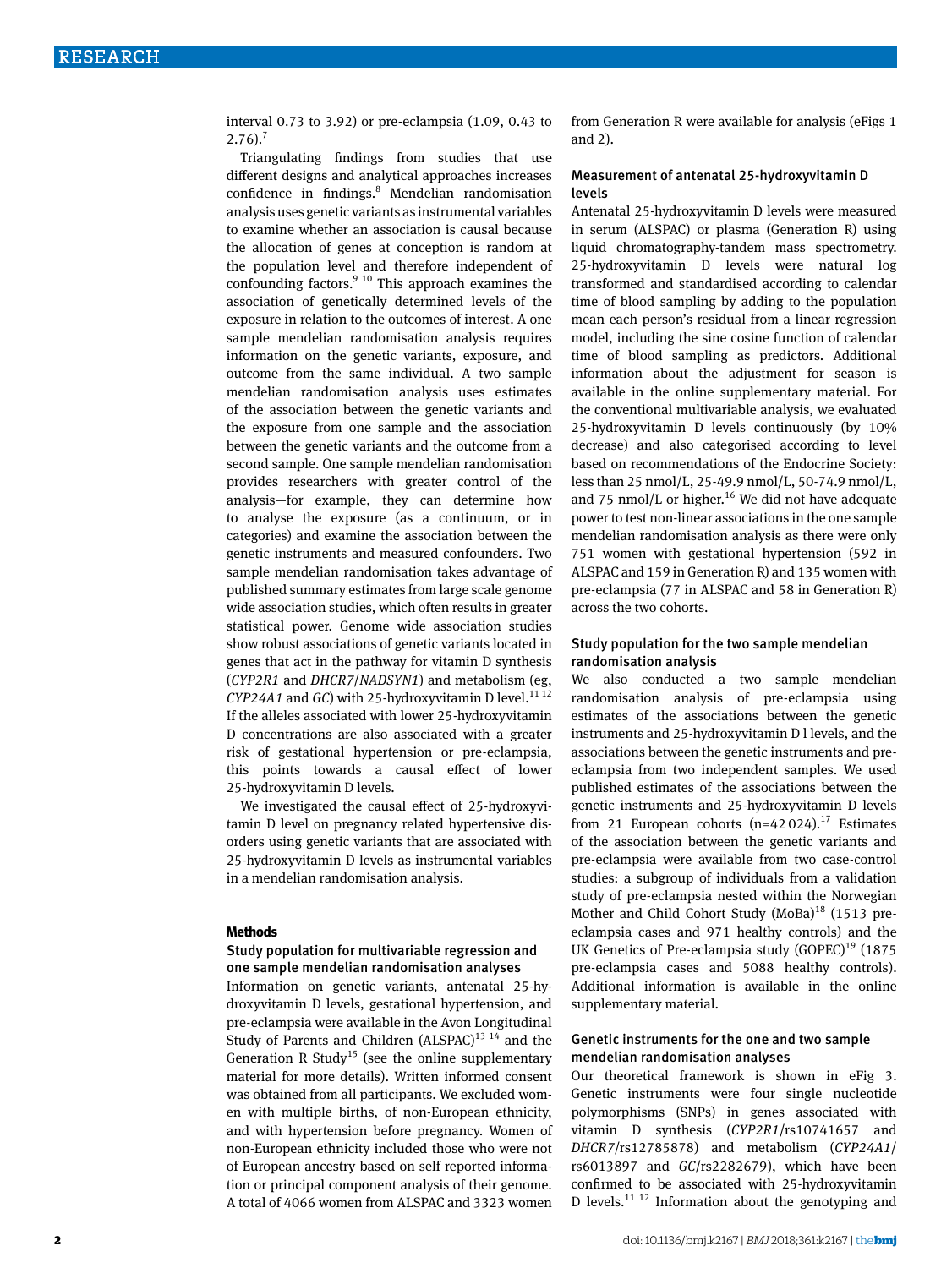quality control procedures is available in the online supplementary material. The genetic instruments were considered individually and combined into synthesis, metabolism, and total genetic risk scores. We created weighted genetic risk scores by weighting the instruments by the published effect estimates that we used for our two sample mendelian randomisation. $17$ We also did two separate two sample mendelian randomisation analyses of 25-hydroxyvitamin D levels less than 75 nmol/L (compared with 75 nmol/L or more) and less than 50 nmol/L (compared with 50 nmol/L or more) for pre-eclampsia; we used published estimates of the association between three instruments (rs10741657, rs12785878, and rs2282679) with these 25-hydroxyvitamin D thresholds.<sup>12</sup> Associations between the genetic instruments and low levels of 25-hydroxyvitamin D —such as less than 25 nmol/L have not been published. The four SNPs were in Hardy-Weinberg equilibrium (P≥0.01) and none was in linkage disequilibrium ( $R^2 \le 0.01$ ).

## Definition of gestational hypertension and preeclampsia

All cohorts assessed pre-existing hypertension by self report. Routine blood pressure and proteinuria measurements from antenatal medical records were used to define gestational hypertension and pre-eclampsia. Gestational hypertension and preeclampsia were defined according to the criteria of the International Society for the Study of Hypertension in Pregnancy.20 Women without pre-existing hypertension were classified as having gestational hypertension if they had a systolic blood pressure  $\geq 140$  mm Hg and/ or diastolic blood pressure ≥90 mm Hg on at least two occasions first occurring after 20 gestational weeks. Pre-eclampsia was defined as gestational hypertension in combination with proteinuria ( $\geq 0.3$  g/d). For the multivariable analysis and the one sample mendelian randomisation analysis, the outcome was categorised as women without any hypertension either before or during pregnancy (reference group), gestational hypertension only, and pre-eclampsia.

## Covariates adjusted for in multivariable regression analysis

Information on covariates was available for the multivariable analysis: age, parity  $(0, 1, 2,$  and ≥3 births), prepregnancy body mass index (<18.5, 18.5-24.9, 25- 29.9, and ≥30 kg/m<sup>2</sup>), educational level (low, medium, and high), smoking status during pregnancy (never, former/until pregnancy was known, and continued smoking), serum calcium concentration (nmol/L) (AL-SPAC)/energy adjusted calcium intake (mg) (Generation R), and gestational week of sample collection. We also extracted information on any intake of vitamin D supplements during pregnancy, defined as either a pure vitamin D supplement, a multivitamin, or cod liver oil.

## Statistical analysis

We ran all analyses separately for each cohort and combined the results of each cohort using a random effects meta-analysis. The degree of heterogeneity between the cohorts was estimated using the  $I^2$ statistic.

We first estimated the multivariable adjusted associations of 25-hydroxyvitamin D level with gestational hypertension and pre-eclampsia using multinomial logistic regression in ALSPAC and Generation R. Coefficients were multiplied by ln(0.9) to reflect the association per 10% decrease in 25-hydroxyvitamin D level.<sup>21</sup> Missing data on covariates ranged from 0% to 13% in the two cohorts (eTable 1). Multivariable imputation of missing covariate values was done with chained equations (ALSPAC), or according to the fully conditional specification method predictive mean matching (Generation R). Twenty datasets with imputed values were generated. Details of how these methods were applied and comparison of observed and imputed data are given in the online supplementary material and eTable 2, respectively.

We estimated the association between the genetic instruments and natural log transformed 25-hydroxyvitamin D values using linear regression. The exponentiated coefficients were multiplied by 100 (exp(coef)−1×100) to reflect the per cent change in 25-hydroxyvitamin D level per increase in copy number of the risk allele associated with lower 25-hydroxyvitamin D levels, $21$  and we report the  $R<sup>2</sup>$  and F statistic as indicators of the strength of the instruments. Our assumption in the mendelian randomisation analyses is that genetic variants will not be associated with confounding factors, and we tested this for observed confounders.

The associations of the genetic instruments with gestational hypertension and pre-eclampsia were estimated by multinomial logistic regression analysis, adjusting for seven genomic principal components in ALSPAC. Generation R did not have information on genome wide genotypes to generate principal components. We also estimated the magnitude of the causal effect of 25-hydroxyvitamin D level on gestational hypertension and pre-eclampsia using a two step instrumental variable analysis. Firstly, we estimated the genetically predicted 25-hydroxyvitamin D values from a linear regression, where log(25 hydroxyvitamin D) was the outcome and the genetic instrument the exposure. Secondly, we used these genetically predicted 25-hydroxyvitamin D levels as the exposure in a logistic regression model of the outcomes of interest, adjusting for seven principal components (ALSPAC only). The standard error of the coefficients from the logistic regression model were estimated using bootstrapping. We then compared the estimates obtained from the multivariable regression analysis with the estimates from the instrumental variable analysis using a non-parametric bootstrapping test. The multivariable and one sample mendelian randomisation analyses were done in Stata version 14.

We obtained estimates of the association between the genetic variants and pre-eclampsia for the two sample mendelian randomisation analysis using logistic regression, adjusting for the first five principal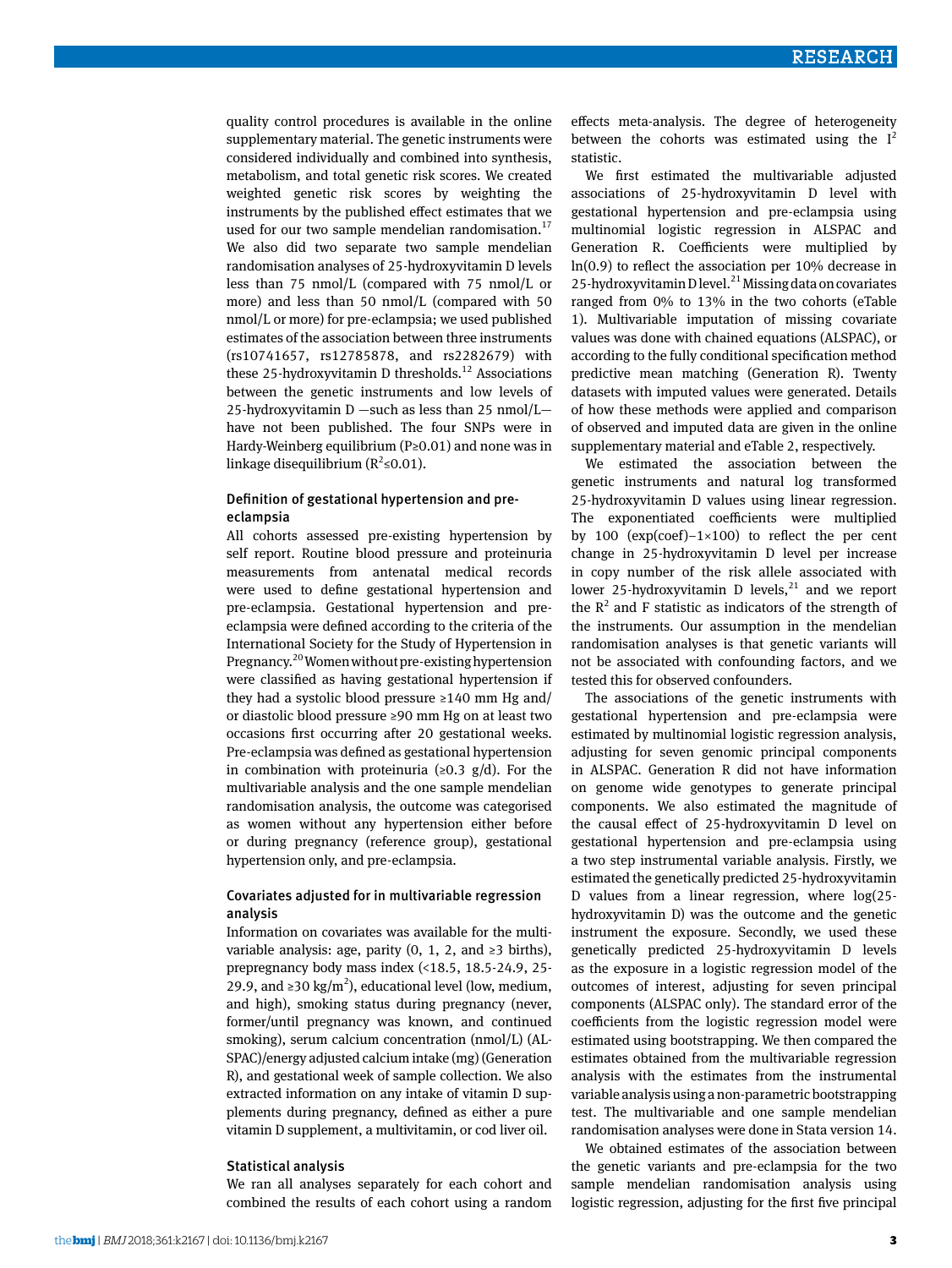components. We then estimated the causal effect of 25-hydroxyvitamin D level on pre-eclampsia with each SNP as an instrument using the Wald ratio. We combined the estimates of the causal effects of each single SNP as an instrument using an inverse variance weighted method, which is a linear regression analysis through the mean 25-hydroxyvitamin D level and proportion with pre-eclampsia for each individual SNP. $^{22}$  This method assumes that there are no alternative ways for the genetic instruments to influence the risk of gestational hypertension or preeclampsia other than through 25-hydroxyvitamin D (no horizontal pleiotropy). To assess this assumption, we estimated the causal effect using mendelian randomisation-Egger regression, which is a similar regression method that does not force the regression line through the intercept. $^{23}$  A non-zero intercept value from mendelian randomisation-Egger regression is an indicator of possible horizontal pleiotropy, whereas the slope provides an unbiased estimate in the presence of pleiotropy with the assumption that the pleiotropic effects of the genetic instruments are uncorrelated with their associations with the exposure.<sup>23</sup> We assessed heterogeneity in the estimated causal effect using the individual genetic instruments with the Q statistic. For the secondary analysis of the two 25-hydroxyvitamin D cut-off levels, the associations are the odds ratio for preeclampsia per unit increase in the log(odds) of having a 25-hydroxyvitamin D level below the cut-off. The two sample mendelian randomisation analysis was done in R 3.2.2 (R Foundation, [www.R-project.org\)](file:///C:\\\\Users\\\\EPayne\\\\AppData\\\\Roaming\\\\Microsoft\\\\Word\\\\www.R-project.org).

#### Patient and public involvement

No patients were involved in setting the research question or the outcome measures, nor were they involved in developing plans for recruitment, design, or implementation of the study. No patients were asked to advise on interpretation or writing up of results. There are no plans to disseminate the results of the research to study participants or the relevant patient community.

#### **Results**

## Distribution of 25-hydroxyvitamin D and genetic instruments by background characteristics

Supplementary eTable 1 shows the characteristics of the 7389 women included in the one sample mendelian randomisation analysis. In the two cohorts, 751 women had gestational hypertension (592 in ALSPAC and 159 in Generation R) and 135 had pre-eclampsia (77 in ALSPAC and 58 in Generation R). The distribution of background characteristics was similar in the observed and imputed datasets (eTable 2). 25-hydroxyvitamin D level was positively associated with age (difference 1-2 years) and education (difference in proportion with high education 7-9%) in both cohorts, and inversely associated with smoking (difference in proportion of women who smoked during pregnancy 13-20%) and body mass index (difference in proportion with normal body mass index 6-38%) (eTables 3 and 4). In contrast, the genetic instruments showed no strong evidence of associations with the confounding factors

(eTables 5 and 6). Notably, we did not observe strong evidence of an association between intake of vitamin D supplements and the genetic instruments.

## Association of 25-hydroxyvitamin D levels with gestational hypertension and pre-eclampsia: multivariable regression analysis

We did not find strong evidence of any (linear or nonlinear) association between 25-hydroxyvitamin D level and gestational hypertension in the multivariable analysis (eTable 7). However, we observed weak evidence of a linear association between 25-hydroxyvitamin D level and pre-eclampsia (pooled adjusted relative risk 1.03 (95% confidence interval 1.00 to 1.07) per 10% decrease; eTable 7). A 25-hydroxyvitamin D level less than 25 nmol/L was associated with a twofold increased risk of pre-eclampsia compared with levels of 75 nmol/L or more (pooled adjusted relative risk 2.04 (1.02 to 4.07); eTable 7).

## Strength of genetic variants as instruments for 25-hydroxyvitamin D level

Supplementary eTable 8 shows the strength of the genetic instruments in predicting 25-hydroxyvitamin D level in ALSPAC and Generation R. The synthesis score explained 0.2% (F=9, n=4062 and 0.6% (F=21, n=3275) of the variation in 25-hydroxyvitamin D levels in ALSPAC and Generation R, respectively. In comparison, the metabolism score explained 1.2% (F=49, n=3920) and 1.5% (F=52, n=3284) of the variation in 25-hydroxyvitamin D levels in ALSPAC and Generation R, respectively. For the published estimates of the associations of the genetic instruments and 25-hydroxyvitamin D level used for the two sample mendelian randomisation analysis, the synthesis score explained 0.6% of the variation in 25-hydroxyvitamin D levels (F=230, n=35 873), whereas the metabolism score explained 1.3% of the variation in 25-hydroxyvitamin D levels (F=489, n=38 191).<sup>17</sup>

## Association of 25-hydroxyvitamin D level with gestational hypertension and pre-eclampsia: one sample mendelian randomisation analysis

We found no consistent evidence of any associations of the three genetic risk scores with gestational hypertension or pre-eclampsia in the two cohorts (fig 1). When we evaluated the four SNPs individually, we found weak evidence of an association between a greater copy number of the 25-hydroxyvitamin D risk allele in rs2282679 and pre-eclampsia (eTable 9). The instrumental variable analysis also showed no consistent evidence of a causal linear effect of 25-hydroxyvitamin D level on the risk of gestational hypertension or pre-eclampsia: the odds ratio for gestational hypertension was 0.90 (95% confidence interval 0.78 to 1.03) per 10% decrease in 25-hydroxyvitamin D level, and for preeclampsia was 1.19 (0.92 to 1.52) per 10% decrease in 25-hydroxyvitamin D level, when using the total genetic risk score as the instrument (fig 2 and eTable 10). When we compared the results from multivariable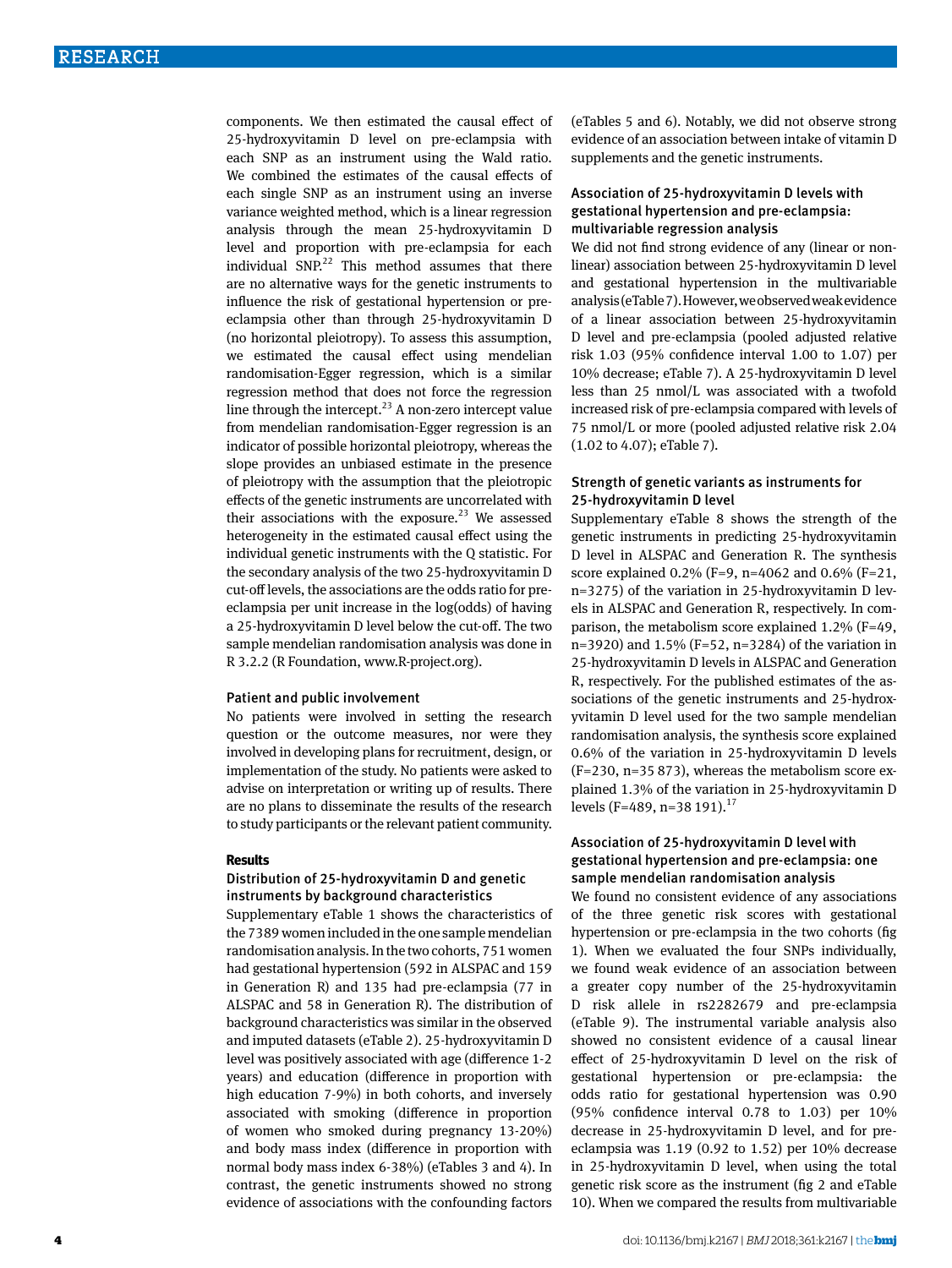## RESEARCH

| Study                                 | <b>Relative risk</b>                | <b>Relative risk</b>      | Study                       | Odds ratio               | Odds ratio                    |
|---------------------------------------|-------------------------------------|---------------------------|-----------------------------|--------------------------|-------------------------------|
| (a)                                   | (95% CI)                            | (95% CI)                  | (a)                         | (95% CI)                 | (95% CI)                      |
| <b>Synthesis score</b>                |                                     |                           | <b>Synthesis score</b>      |                          |                               |
| <b>ALSPAC</b>                         |                                     | 0.94 (0.85 to 1.03)       | <b>ALSPAC</b>               |                          | 0.74 (0.47 to 1.18)           |
| <b>Generation R</b>                   |                                     | 0.98 (0.83 to 1.17)       | <b>Generation R</b>         |                          | 0.97 (0.66 to 1.45)           |
| Combined: P=0.678, $1^2$ =0%          |                                     | $0.95$ $(0.87$ to $1.03)$ | Combined: P=0.38, $1^2$ =0% |                          | $0.87(0.64 \text{ to } 1.17)$ |
| <b>Metabolism score</b>               |                                     |                           | <b>Metabolism score</b>     |                          |                               |
| <b>ALSPAC</b>                         |                                     | $0.96$ (0.86 to 1.07)     | <b>ALSPAC</b>               |                          | 0.95 (0.79 to 1.15)           |
| <b>Generation R</b>                   |                                     | 0.92 (0.78 to 1.08)       | <b>Generation R</b>         |                          | 0.86 (0.66 to 1.11)           |
| Combined: P=0.670, $1^2$ =0%          |                                     | 0.95 (0.87 to 1.04)       | Combined: P=0.54, $1^2$ =0% |                          | 0.92 (0.79 to 1.07)           |
| <b>Total score</b>                    |                                     |                           | <b>Total score</b>          |                          |                               |
| <b>ALSPAC</b>                         |                                     | $0.94$ $(0.88$ to $1.01)$ | ALSPAC                      |                          | 0.90 (0.75 to 1.07)           |
| <b>Generation R</b>                   |                                     | 0.95 (0.85 to 1.06)       | <b>Generation R</b>         |                          | 0.90 (0.72 to 1.11)           |
| Combined: P=0.873, $1^2$ =0%          |                                     | 0.94 (0.89 to 1.00)       | Combined: P=1.00, $1^2$ =0% |                          | 0.90 (0.78 to 1.03)           |
| (b)                                   |                                     |                           | (b)                         |                          |                               |
| <b>Synthesis score</b>                |                                     |                           | <b>Synthesis score</b>      |                          |                               |
| <b>ALSPAC</b>                         |                                     | 1.00 (0.78 to 1.28)       | <b>ALSPAC</b>               |                          | 1.01 (0.30 to 3.38)           |
| <b>Generation R</b>                   |                                     | 1.10 (0.83 to 1.45)       | <b>Generation R</b>         |                          | 1.23 (0.64 to 2.36)           |
| Combined: P=0.617, $1^2$ =0%          |                                     | 1.04 (0.87 to 1.26)       | Combined: P=0.78, $1^2$ =0% |                          | 1.18 (0.66 to 2.09)           |
| <b>Metabolism score</b>               |                                     |                           | <b>Metabolism score</b>     |                          |                               |
| <b>ALSPAC</b>                         |                                     | 0.98 (0.75 to 1.30)       | ALSPAC                      |                          | 1.10 (0.69 to 1.76)           |
| <b>Generation R</b>                   |                                     | 1.12 (0.88 to 1.43)       | <b>Generation R</b>         |                          | 1.22 (0.83 to 1.80)           |
| Combined: P=0.476, l <sup>2</sup> =0% |                                     | 1.06 (0.88 to 1.27)       | Combined: P=0.74, $1^2$ =0% |                          | 1.17 (0.87 to 1.58)           |
| <b>Total score</b>                    |                                     |                           | <b>Total score</b>          |                          |                               |
| ALSPAC                                |                                     | 1.01 (0.83 to 1.22)       | ALSPAC                      |                          | 1.11 (0.75 to 1.66)           |
| <b>Generation R</b>                   |                                     | 1.12 (0.94 to 1.33)       | <b>Generation R</b>         |                          | 1.24 (0.90 to 1.72)           |
| Combined: P=0.434, l <sup>2</sup> =0% |                                     | 1.07 (0.94 to 1.22)       | Combined: P=0.67, $1^2$ =0% |                          | 1.19 (0.92 to 1.52)           |
|                                       | 1.25 1.5<br>0.670.8<br>$\mathbf{1}$ |                           |                             | 0.50.67<br>$1.5 \quad 2$ |                               |

Fig 1 | Associations of the three genetic risk scores for 25-hydroxyvitamin D level with gestational hypertension and pre-eclampsia from the one sample mendelian randomisation analysis of the Avon Longitudinal Study of Parents and Children (ALSPAC) and the Generation R Study. (a) Gestational hypertension, (b) pre-eclampsia. Measures of association were obtained from multinomial logistic regression analysis. Associations reflect the additive risk of each additional copy of the risk allele associated with decreased 25-hydroxyvitamin D levels, and are adjusted for seven principal components to account for population stratification (ALSPAC only)

and instrumental variable analyses, no strong evidence was found that the estimates differed (in ALSPAC, P=0.17 for gestational hypertension and 0.77 for preeclampsia; in Generation R, P=0.10 for gestational hypertension and 0.12 for pre-eclampsia). Based on a question raised in the review process, since rs6013897 was not a strong instrument for 25-hydroxyvitamin D levels, we conducted an analysis where we excluded rs6013897 from the total genetic risk score. This sensitivity analysis did not change our findings: the odds ratio for gestational hypertension was 0.91 (0.80 to 1.04) per 10% decrease in 25-hydroxyvitamin D level, and for pre-eclampsia was 1.21 (0.94 to 1.57) per 10% decrease in 25-hydroxyvitamin D level.

## Association of 25-hydroxyvitamin D level with pre-eclampsia: two sample mendelian randomisation analysis

Supplementary eTable11 shows the risk allele frequencies in the two-case control samples of Fig 2 | Causal associations of 25-hydroxyvitamin D level with gestational hypertension and pre-eclampsia from the one sample mendelian randomisation analysis of the Avon Longitudinal Study of Parents and Children (ALSPAC) and the Generation R Study. (a) Gestational hypertension, (b) pre-eclampsia. The causal association was estimated using two step instrumental variable analysis, and associations reflect the change in risk per 10% decrease in 25-hydroxyvitamin D levels. The associations are adjusted for gestational week of blood sampling and seven principal components to account for population stratification (ALSPAC only)

pre-eclampsia (MoBa and GOPEC). Similar to the one sample mendelian randomisation analysis, we found no associations between the genetic instruments for 25-hydroxyvitamin D levels and pre-eclampsia in the two sample mendelian randomisation analysis (fig 3 and eTable 12), and no evidence of a causal linear effect in the formal two sample mendelian randomisation analysis, (odds ratio 0.98 (95% confidence interval 0.89 to 1.07) per 10% decrease in 25-hydroxyvitamin D level (fig 4 and eTable 13). The P values from the Q statistic were 0.58 in GOPEC and 0.89 in MoBa (inverse variance weighted method), indicating no evidence of heterogeneity in the estimates of the genetic instruments. Furthermore, we found no strong evidence of horizontal pleiotropy: mendelian randomisation-Egger intercept −0.06 (P=0.34) in GOPEC and 0.04 (P=0.56) in MoBa. Similar to what we observed in the one sample mendelian randomisation analysis, excluding rs6013897 from the total genetic risk score did not change our findings, odds ratio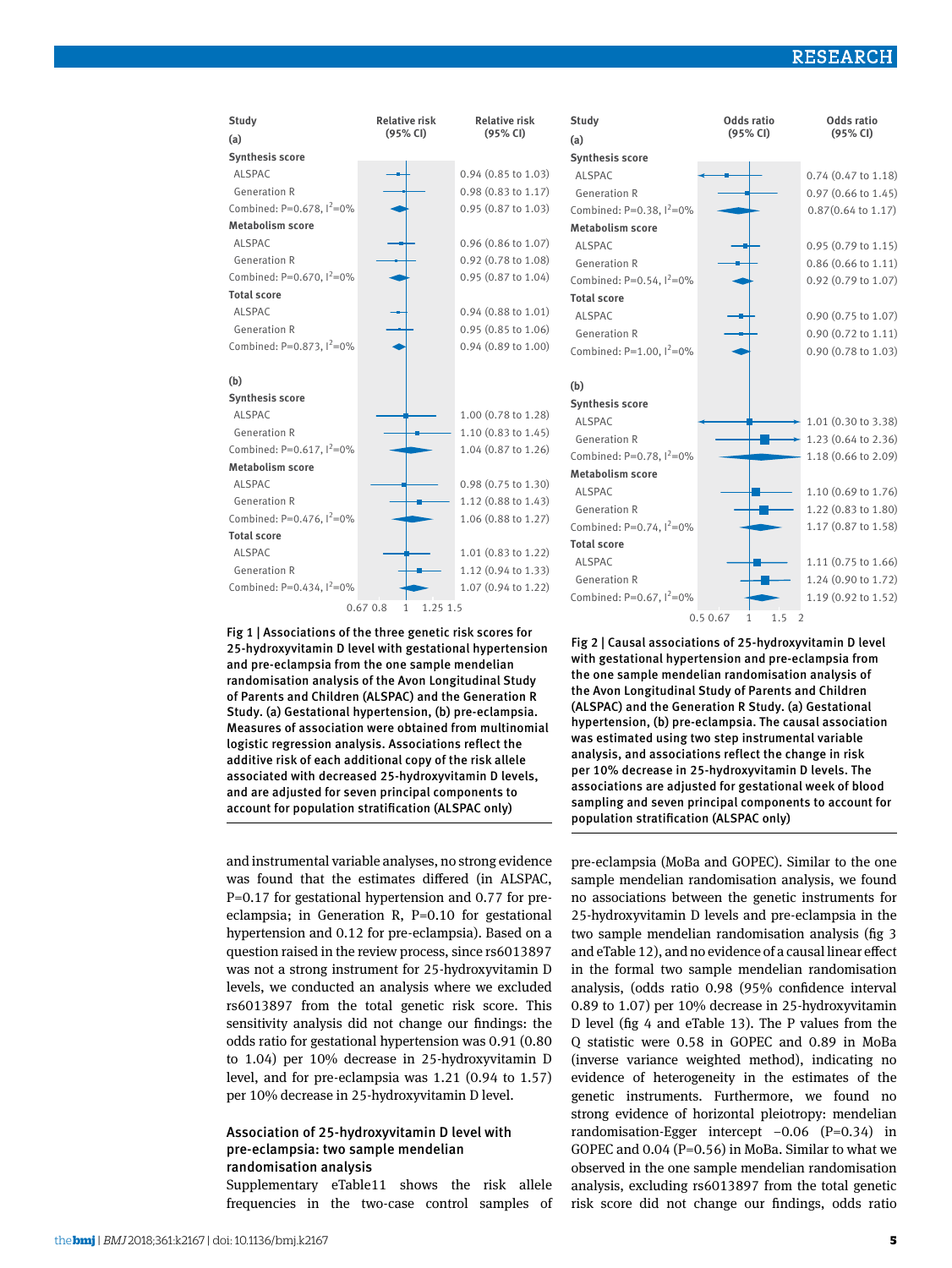

Fig 3 | Associations of the three genetic risk scores for 25-hydroxyvitamin D level with pre-eclampsia from the two sample mendelian randomisation analysis of the UK Genetics of Pre-eclampsia Study (GOPEC) and the Norwegian Mother and Child Cohort Study (MoBa). The associations were estimated by ordinary logistic regression analysis, and reflect the additive risk of each additional copy of the risk allele associated with decreased 25-hydroxyvitamin D levels. The estimates are adjusted for five principal components

0.97 (0.88 to 1.08) per 10% decrease in 25-hydroxyvitamin D levels. In the two sample mendelian randomisation analysis of 25-hydroxyvitamin D cutoff levels, no strong evidence was found of a causal effect of 25-hydroxyvitamin D level on the risk of pre-eclampsia: the odds ratio for pre-eclampsia was 0.96 (0.80 to 1.15) per unit increase in the log(odds) of having a 25-hydroxyvitamin D level less than 75 nmol/L and 0.93 (0.73 to 1.19) per unit increase in the







Fig 5 | Causal association between 25-hydroxyvitamin D cut-off levels and pre-eclampsia from the two sample mendelian randomisation (MR) analysis of the UK Genetics of Pre-eclampsia Study (GOPEC) and the Norwegian Mother and Child Cohort Study (MoBa). (a) <75 nmol/L compared with ≥75 nmol/L, (b) <50 nmol/L compared with ≥50 nmol/L. Associations reflect the risk of pre-eclampsia per increase in the log(odds) of the risk of being below the respective cut-off level for 25-hydroxyvitamin D

log(odds) of having a 25-hydroxyvitamin D level less than 50 nmol/L (fig 5 and eTable 14).

#### **Discussion**

A lower 25-hydroxyvitamin D level was weakly associated with a lower risk of gestational hypertension and higher risk of pre-eclampsia in the one sample mendelian randomisation analysis. This could indicate that the null association between 25-hydroxyvitamin D level and gestational hypertension in the multivariable analysis was influenced by unobserved confounding. Further evidence from larger studies is needed to provide conclusive evidence. Furthermore, no evidence was found of an association between 25-hydroxyvitamin D level and pre-eclampsia in the larger two sample mendelian randomisation. Nor did we find any appreciable evidence of a causal effect of 25-hydroxyvitamin D levels less than 75 nmol/L or less than 50 nmol/L on the risk of pre-eclampsia.

#### Strengths and limitations of this study

The main strengths of our study are the use of genetic variants as instrumental variables to reduce the possibility of confounding, and our inclusion of multiple cohorts. The methods for ascertaining outcome were similar for the cohorts but we acknowledge a difference in the proportion of women with gestational hypertension in ALSPAC (15%) and Generation R (5%) cohorts. This is likely explained by the fact that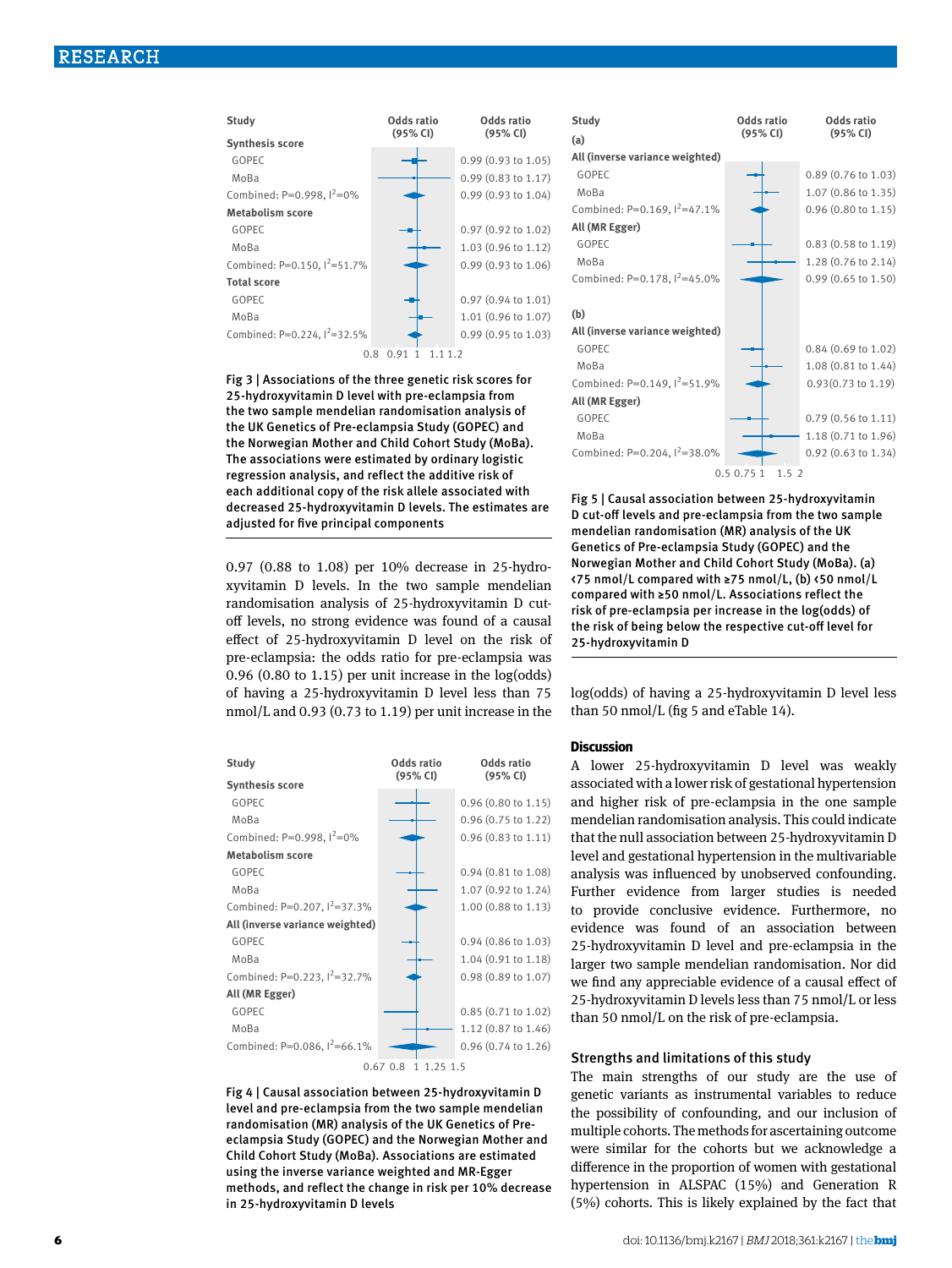Generation R relied on registered diagnoses in the antenatal charts, whereas ALSPAC abstracted blood pressure and proteinuria measures from the charts and then defined the outcomes according to the guidelines. We accounted for some observed heterogeneity in the associations between the cohorts, which might be explained by the difference in ascertaining the outcome, by running a random effects meta-analysis instead of a fixed effects meta-analysis. Mendelian randomisation analysis has limitations. Horizontal pleiotropy could bias our findings. We observed no consistent evidence of associations between the genetic instruments and a range of background characteristics in the two pregnancy cohorts included in the one sample mendelian randomisation analysis. This might be explained by the modest sample size. However, a study of 6877 Europeans in the 1958 British Birth Cohort reported no associations between the four genetic instruments that we used in the current study and a wide range of potential pleiotropic pathways, including oily fish consumption, smoking, body mass index, abdominal obesity, social class, and C reactive protein levels.<sup>24</sup> Therefore, no strong evidence exists of pleiotropy for the genetic instruments for 25-hydroxyvitamin D. This is further supported by the findings of the mendelian randomisation-Egger regression that had an intercept of −0.06 (P=0.34) in GOPEC and 0.04 (P=0.56) in MoBa.<sup>23</sup> Our analyses were restricted to pregnant women. If vitamin D status affects fertility, this might have resulted in selection bias.<sup>25 26</sup>

We explored the association between the genetic instruments and intake of vitamin D supplements because if women with lower genetically predicted 25-hydroxyvitamin D levels are more likely to take supplements, this could theoretically distort our findings. The proportion of women who took vitamin D supplements during pregnancy differed in the two cohorts, which might reflect cultural, socioeconomic, or policy differences. However, we did not see strong evidence of an association between the genetic instruments and intake of vitamin D supplements in ALSPAC or Generation R. In addition, associations between the genetic instruments and measured 25-hydroxyvitamin D levels were similar to previous reports.

Finally, in the two sample mendelian randomisation analysis, we used estimates for the associations of the genetic instruments with 25-hydroxyvitamin D levels and pre-eclampsia from the largest samples available. Our two sample mendelian randomisation analysis of pre-eclampsia (3388 cases and 6059 controls), using the total genetic risk score as an instrument (explaining about 2% of the variation in 25-hydroxyvitamin D levels), was adequately powered (80%) to detect an odds ratio of 1.5 per standard deviation decrease in 25-hydroxyvitamin D level.<sup>27</sup> Translating this to the association we were able to detect for a 10% decrease in 25-hydroxyvitamin D level (0.105 on the log scale), using the estimate of the standard deviation of natural log transformed 25-hydroxyvitamin D level in ALSPAC (0.45), this is equivalent to an odds of 1.10 per 10% decrease in 25-hydroxyvitamin D level (exp  $((ln(1.5)/0.45) \times 0.105)$ . We therefore acknowledge that a more modest effect might be present that we were not able to detect. Future mendelian randomisation studies with a larger number of women with pre-eclampsia are therefore needed.

#### Comparison with other studies

Previous observational studies of 25-hydroxyvitamin D level and risk of pre-eclampsia report conflicting findings, as summarised in meta-analyses,  $5/6$  which report a pooled odds ratio for pre-eclampsia of 1.70 (95% confidence interval 1.25 to 2.58) when comparing women with 25-hydroxyvitamin D levels less than 75 nmol/L with those with levels of 75  $nmol/L$  or more.<sup>5</sup> Estimates of the associations vary according to study design, whether the original studies had adjusted for important confounders, the categorisation of 25-hydroxyvitamin D, and 25-hydroxyvitamin D quantification method. Previous studies of 25-hydroxyvitamin D level and gestational hypertension also reported conflicting findings.<sup>28-31</sup>

Our findings are more in line with a recent systematic review and meta-analysis of randomised controlled trials of vitamin D supplementation in pregnancy. The pooled risk ratio of pre-eclampsia was 1.09 (95% confidence interval 0.43 to 2.76), with a high degree of heterogeneity in the effects estimates between the three included trials  $(I^2=67\%)$ .<sup>7</sup> The sizes of the trials were modest, ranging between about 70 and 200 women in each study arm. $32-34$  The intervention also varied between the three studies, with 50 000 IU (1250 µg) of vitamin D3 given once every two weeks in two trials and 4000 (100 µg) IU vitamin D3 given daily in one trial. $32-34$  The authors of the metaanalysis attribute the difference between their pooled estimate and the results of previous meta-analyses to their stricter exclusion criteria based on trial quality.<sup>7</sup> We found four more ongoing trials looking at vitamin D supplementation and pre-eclampsia registered on ClinicalTrials.gov. The largest one aims to recruit a total of 460 women across the intervention arms.

Genetic predisposition to higher 25-hydroxyvitamin D levels and supplementation are not equivalent.<sup>35</sup> While a randomised controlled trial is done at a given time point or period, mendelian randomisation estimates the effect of a lifelong difference in levels of the exposure. Mendelian randomisation might therefore not be the best approach if the association between the genetic instruments and the exposure of interest varies over the life course, or if there is a critical period for an effect of the exposure on the outcome of interest.<sup>8</sup> The pathogenesis of pre-eclampsia likely starts during early pregnancy<sup>36</sup> and therefore women's nutrient status before pregnancy or at conception and during the first trimester may be of particular relevance. However, we are unaware of any evidence to support the notion that the association between the genetic instruments and 25-hydroxyvitamin D level varies greatly over the life course. Furthermore, genetically determined changes in exposure levels are usually small and assumed to be uniform in the population, whereas interventions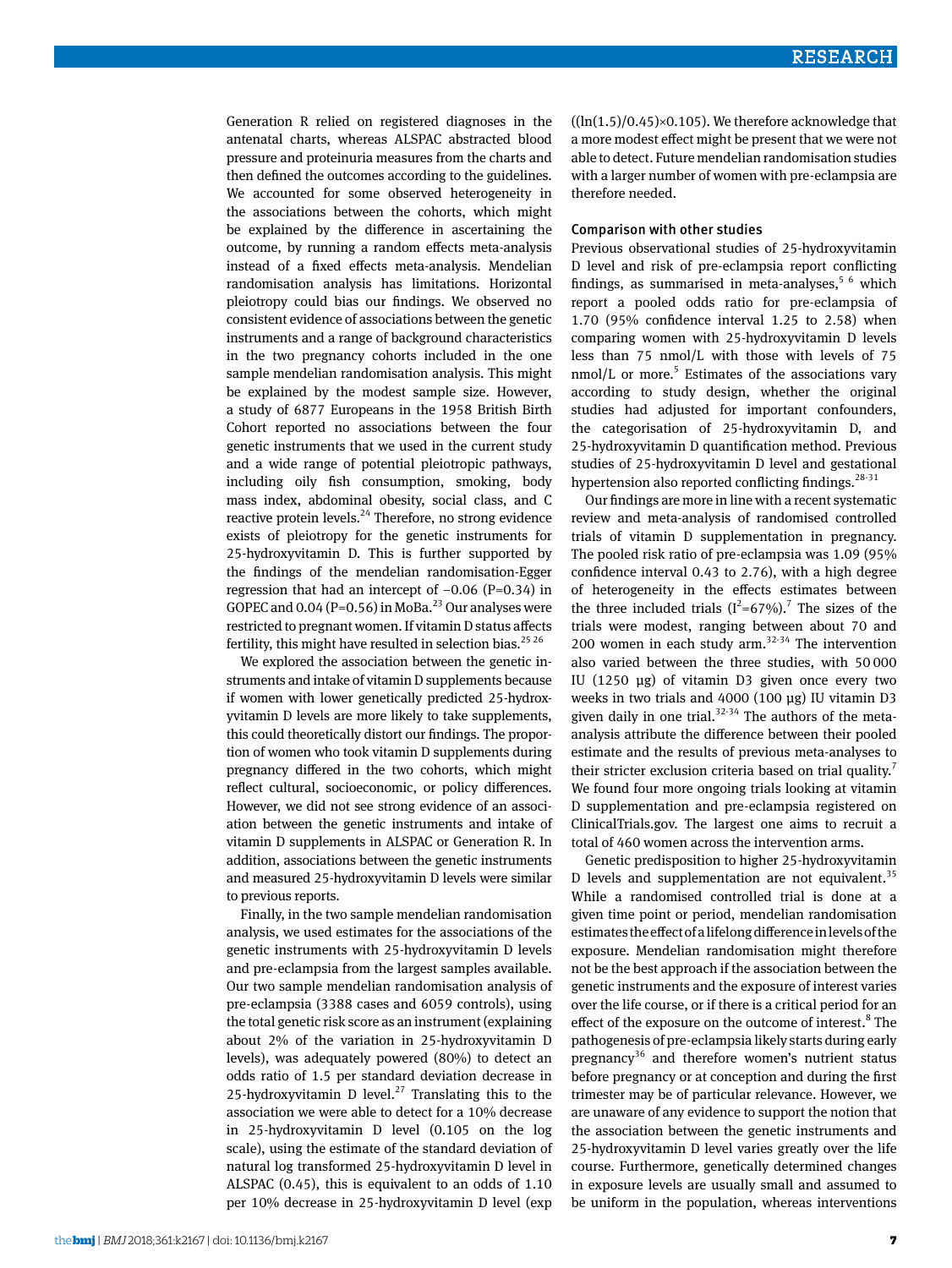assessed in randomised controlled trials have greater effects. For all of these reasons, extrapolating findings from a mendelian randomisation analysis beyond the modest genetic effect might not be valid.<sup>35</sup>

#### Policy implications

Debate continues about the recommendations for vitamin D intake in pregnancy.<sup>37</sup> The US Institute of Medicine has set a recommended dietary allowance for vitamin D for pregnant and lactating women of 600 IU (15 µg) daily,<sup>38</sup> while the UK National Health Service recommends that all adults (including pregnant women) consume about 400 IU (10  $\mu$ g) each day, <sup>39</sup> and the Health Council of the Netherlands suggests that all pregnant women take 400 IU (10 µg) of vitamin D daily. In Norway, the health directorate recommends that pregnant women take one tablespoon of cod liver oil each day, which also contains 400 IU (10 µg) of vitamin D.<sup>40</sup> According to the World Health Organization, evidence recommending vitamin D supplementation for women during pregnancy to reduce adverse pregnancy outcomes is insufficient.<sup>41</sup> Our findings support the current WHO position. Mendelian randomisation studies with a greater number of women with preeclampsia will provide additional evidence to support or negate a causal effect of vitamin D in pre-eclampsia. The next step (should such an effect be likely) would require large, well conducted trials of vitamin D supplementation. In particular, it is important to find out whether the benefit of vitamin D supplementation varies by ethnic group—most studies to date have included only individuals of European origin—and a broad range of baseline 25-hydroxyvitamin D levels.

#### **Conclusion**

Mendelian randomisation analyses using the largest available sample yielded no strong evidence to support a causal effect of vitamin D status on gestational hypertension or pre-eclampsia. Further mendelian randomisation studies are needed with a larger number of women with pre-eclampsia, or which incorporate additional genetic instruments thereby increasing the proportion of 25-hydroxyvitamin D explained. In combination with adequately powered clinical trials, this could help finally establish whether vitamin D status has a role in pregnancy related hypertensive disorders.

#### AUTHOR AFFILIATIONS

<sup>1</sup>Medical Research Council Integrative Epidemiology Unit, University of Bristol, Bristol BS8 2BN, UK

<sup>2</sup> Department of Population Health Sciences, Bristol Medical School, Bristol, UK

<sup>3</sup> Centre for Fertility and Health, Norwegian Institute of Public Health, Oslo, Norway

4 Generation R Study Group, Erasmus MC, University Medical Centre Rotterdam, Rotterdam, Netherlands

5 Department of Pediatrics, Erasmus MC, University Medical Centre Rotterdam, Rotterdam, Netherlands

6 Department of Epidemiology, Erasmus MC, University Medical Centre Rotterdam, Rotterdam, Netherlands

<sup>7</sup> Gillings School of Global Public Health, University of North Carolina, Chapel Hill, NC, USA

8 National Institute for Health Research Bristol Biomedical Research Centre, University Hospitals Bristol NHS Foundation Trust, and the University of Bristol, Bristol, UK

9 Epidemiology Branch, National Institute of Environmental Health Sciences, National Institutes of Health, Department of Health and Human Services, Research Triangle Park, NC, USA

<sup>10</sup>Sanger Institute, University of Cambridge, Cambridge, UK

 $11$ Division for Mental and Physical Health, Norwegian Institute of Public Health, Oslo, Norway

<sup>12</sup>Oslo Centre for Biostatistics and Epidemiology, Oslo University Hospital, Oslo, Norway

13 Department of Internal Medicine, Erasmus MC, University Medical Centre Rotterdam, Rotterdam, Netherlands

14Departamento de Medicina Preventiva, Faculdade de Medicina, Universidade de São Paulo, São Paulo, Brazil

We thank Jack Bowden at the MRC Integrative Epidemiology Unit (University of Bristol) for input on the statistical analysis; the participants in the Avon Longitudinal Study of Parents and Children (ALSPAC), Generation R Study, Norwegian Mother and Child Cohort Study (MoBa), and UK Genetics of Pre-eclampsia study (GOPEC); and those who contributed to the recruitment and the infrastructure surrounding the cohorts.

Contributors: AF, WN, LCS, SE, and VWVJ conceived and designed the study. RM obtained access to data from the different cohorts. All authors contributed to the design of the study. MCM, KM, NW, and AB contributed to the data analysis. MCM drafted the manuscript. CB and AF are equal contributing senior authors. All authors had full access to all of the data (including statistical reports and tables) in the study and can take responsibility for the integrity of the data and the accuracy of the data analysis. All authors interpreted data and critically revised and approved the final manuscript. MCM is guarantor. The corresponding author attests that all listed authors meet authorship criteria and that no others meeting the criteria have been omitted.

Funding: This project received funding from the European Union's Horizon 2020 research and innovation programme under grant agreement No 633595 (DynaHEALTH), and the European Union's horizon 2020 research and innovation programme under grant agreement 733206 (LifeCycle Project). This work was also partly supported by the Research Council of Norway through its Centres of Excellence funding scheme, project number 262700.

Competing interests: All authors have completed the ICMJE uniform disclosure form at [www.icmje.org/coi\\_disclosure.pdf](http://www.icmje.org/coi_disclosure.pdf) (available on request from the corresponding author) and have the following declarations. MCM, AF, CB and DAL work at the Medical Research Council Integrative Epidemiology Unit at the University of Bristol which receives infrastructure funding from the UK MRC (MC/UU/12013/5). The contribution of AF and DAL were supported by the National Institute for Health Research Biomedical Research Centre at University Hospitals Bristol National Health Service Foundation Trust and the University of Bristol. MCM and AF are also supported by a UK MRC fellowship (MR/M009351/1) awarded to AF. DAL is also supported by the US National Institutes of Health (NF-SI-0611-10196) and a European Research Council Advanced Grant (DevelopObese; 669545); DAL is an NIHR Senior Investigator (R01 DK10324). DAL also reports funding from Roche Diagnostics and Medtronic for biomarker research, outside the current work. KM is supported through Erasmus Mundus Western Balkans (ERAWEB), a project funded by the European Commission. VWVJ received a grant from the Netherlands Organisation for Health Research and Development (NWO, ZonMw-VIDI 016.136.361) and a European Research Council Consolidator Grant (ERC-2014-CoG-648916). AEB was supported in part by the NIH (NICHD T32 HD052468). SJL is supported by the Intramural Research Program of the NIH (NIEHS). AB and SE report that genotyping of one of the cohorts included in the study was financed by the US NIH. JF reports a research grant from the European Research Council's Horizon 2020 scheme. The views expressed in this publication are those of the authors and not necessarily those of any of the funders or of the UK NHS or the Department of Health.

Ethical approval: The different cohorts had approvals from respective national ethical committees for medical research. Ethical approval for the ALSPAC study was granted by the ALSPAC Law and Ethics Committee and the local research ethics committees. The data collection and analysis of MoBa were approved by the Norwegian Data Inspectorate and the regional committees for medical and health research ethics. The Generation R Study was approved by the local